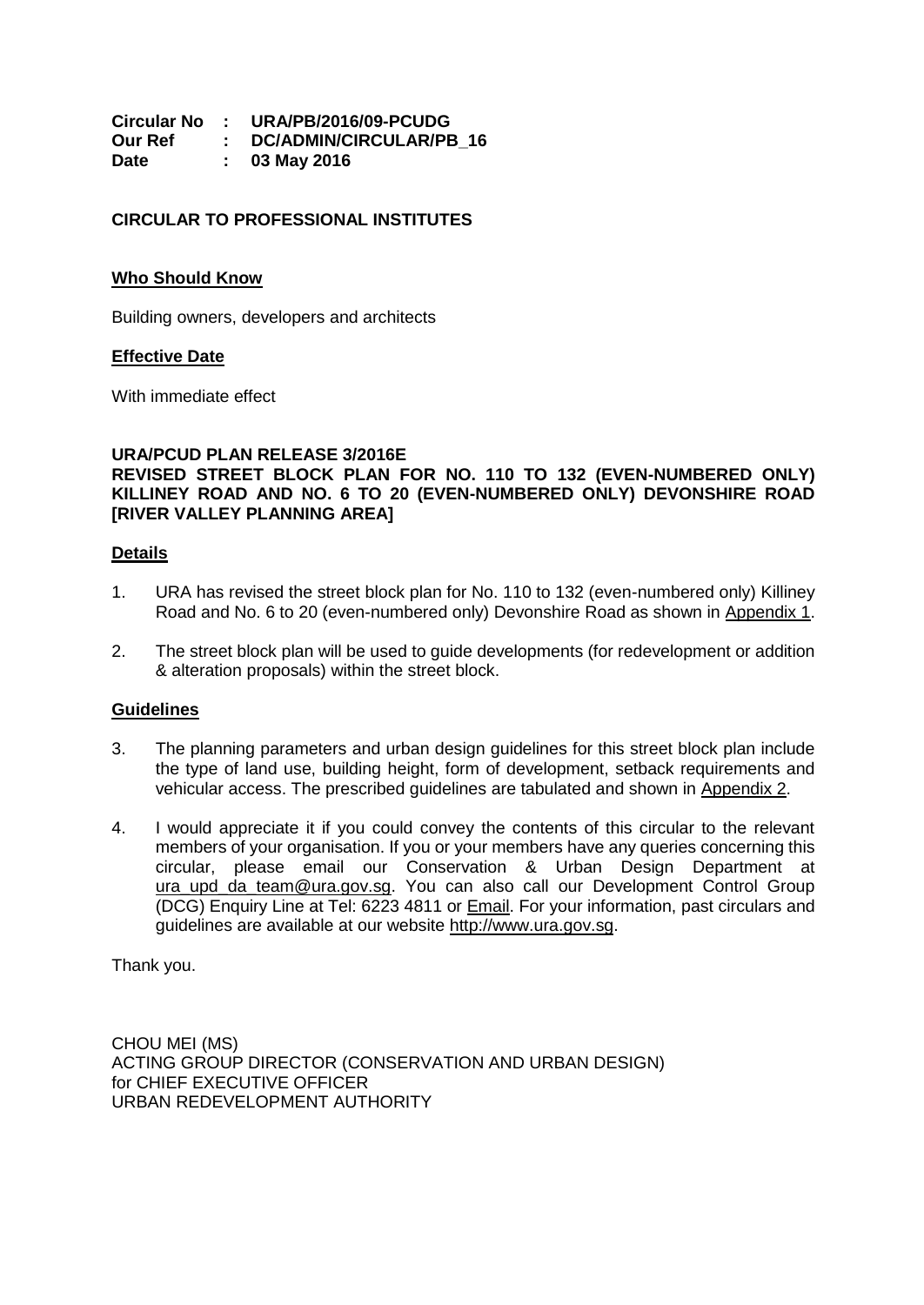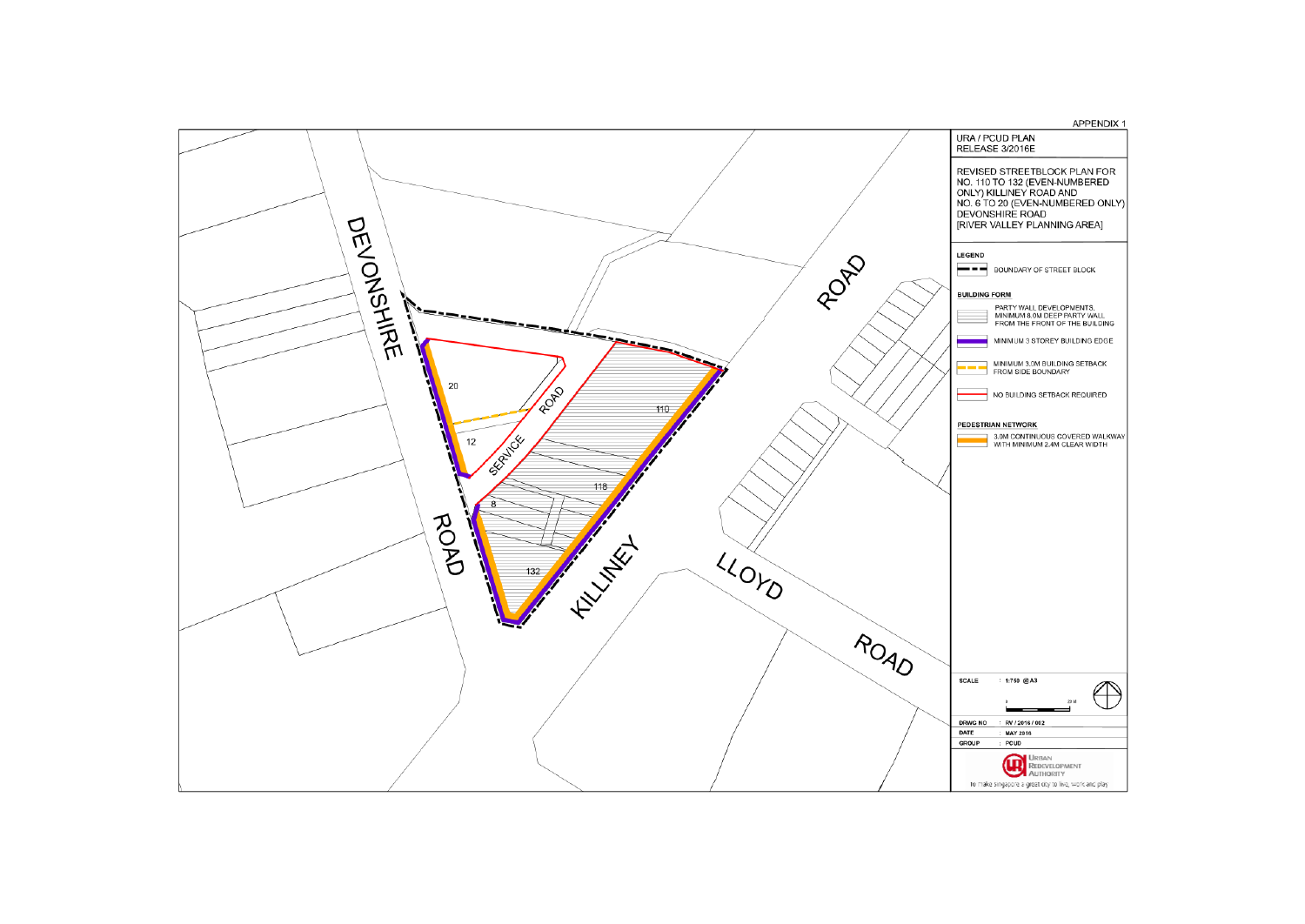# <span id="page-2-0"></span>**PLANNING PARAMETERS AND URBAN DESIGN GUIDELINES FOR NO. 110 TO 132 (EVEN-NUMBERED ONLY) KILLINEY ROAD AND NO. 6 TO 20 (EVEN-NUMBERED ONLY) DEVONSHIRE ROAD [RIVER VALLEY PLANNING AREA]**

The planning parameters and urban design guidelines are as follows:

| <b>Parameters</b>                                      | <b>Requirements</b>                                                                                                                                                                                                                                                                                                                                                     |
|--------------------------------------------------------|-------------------------------------------------------------------------------------------------------------------------------------------------------------------------------------------------------------------------------------------------------------------------------------------------------------------------------------------------------------------------|
| <b>Land Use</b><br><b>Master Plan</b>                  | Residential with Commercial at 1 <sup>st</sup> Storey                                                                                                                                                                                                                                                                                                                   |
| <b>Gross Plot Ratio</b>                                | Maximum 2.8                                                                                                                                                                                                                                                                                                                                                             |
| <b>Building Height</b><br><b>Appendix 1</b>            | Maximum 6 storeys                                                                                                                                                                                                                                                                                                                                                       |
| <b>Building Edge</b><br><b>Appendix 1</b>              | Developments along Killiney and Devonshire Roads are to be<br>built up to the lines of Road Reserve with a minimum height<br>of 3 storeys to provide a well-defined streetscape.                                                                                                                                                                                        |
| <b>Building Setback</b><br>Appendix 1                  | Development at 20 Devonshire Road is to be setback 3.0m<br>from its side boundary.<br>No building setback is required for other developments<br>covered under this plan.                                                                                                                                                                                                |
| <b>Party-Wall</b><br><b>Developments</b><br>Appendix 1 | Developments within the street block along Killiney Road<br>(comprising No. 6 to 10 Devonshire Road and No. 110 to 132<br>Killiney Road, even-numbered only) are to be party wall<br>developments, built up to the common boundaries with a<br>minimum 8.0m deep party wall from the front of the building.<br>Window openings are not permitted along the party walls. |
| <b>Covered Walkway</b><br><b>Appendix 1</b>            | Covered walkways are to abut the line of Road Reserve along<br>Killiney and Devonshire Roads.<br>The covered walkways must be at least 3.0m wide, with a<br>minimum clear width of 2.4m for colonnaded walkways.<br>To provide adequate weather protection for pedestrians, the<br>maximum external soffit height of the covered walkway is<br>3.6m.                    |